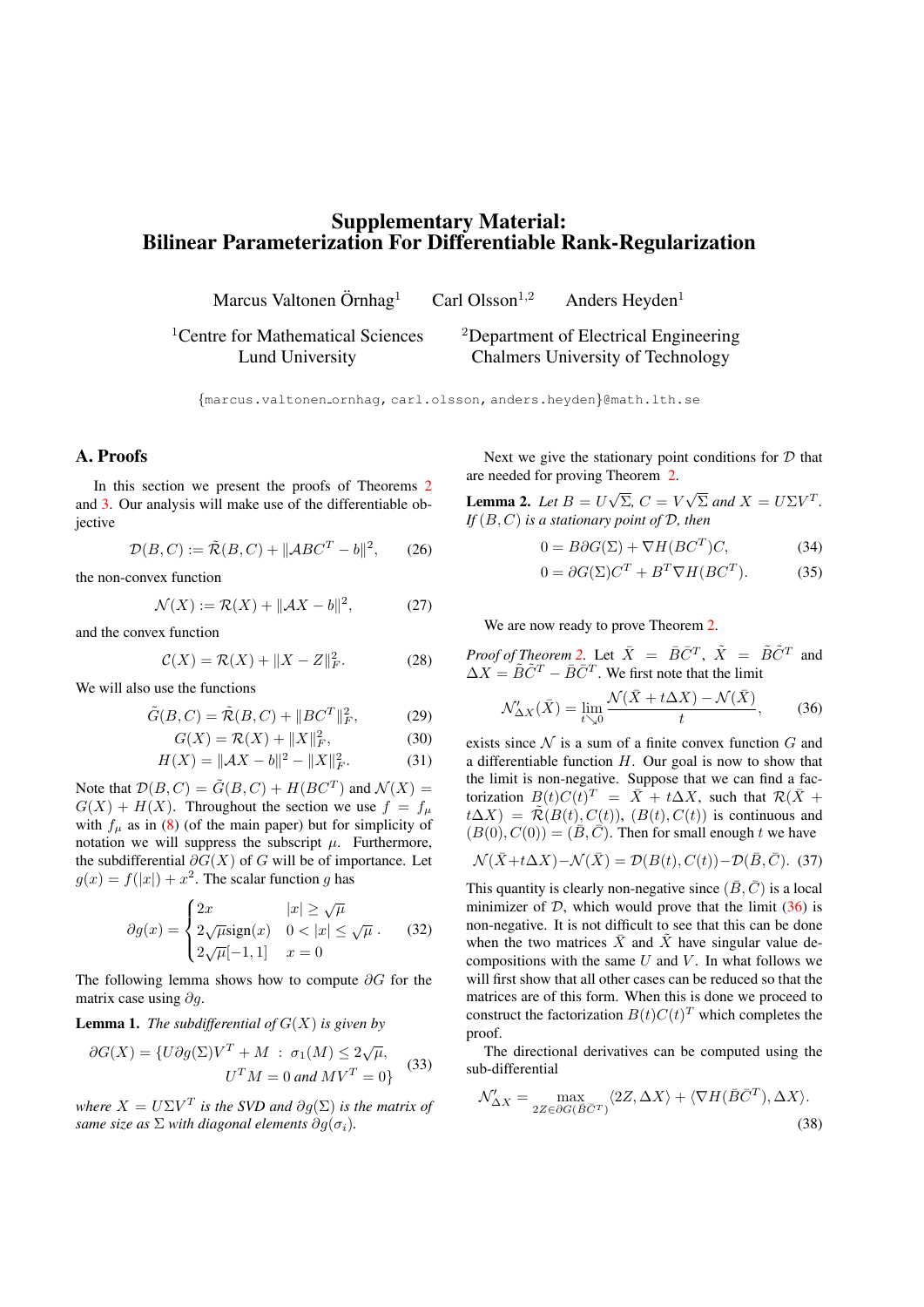By Lemma 1, the first term becomes

$$
\langle U\partial G(\Sigma)V^T + M, \Delta X \rangle = \langle U\partial G(\Sigma)V^T, \tilde{B}\tilde{C}^T \rangle + \langle M, \tilde{B}\tilde{C}^T \rangle
$$
 (39)  
-  $\langle U\partial G(\Sigma)V^T, \bar{B}\bar{C}^T \rangle$ .

The columns of  $\tilde{B}$  can be written as a linear combination of the columns in  $\bar{B}$  and those of a matrix  $\bar{B}_{\perp}$  with at most k columns that are perpendicular to  $\bar{B}$ . Similarly, the columns of  $\tilde{C}$  can be written as a linear combination of the columns in  $\overline{C}$  and those of a matrix  $\overline{C}$ <sub>⊥</sub> with at most k columns that are perpendicular to  $\overline{C}$ . Therefore, we may write

$$
\tilde{B}\tilde{C}^{T} = \begin{bmatrix} \bar{B} & \bar{B}_{\perp} \end{bmatrix} \begin{bmatrix} K_{11} & K_{12} \\ K_{21} & K_{22} \end{bmatrix} \begin{bmatrix} \bar{C}^{T} \\ \bar{C}_{\perp}^{T} \end{bmatrix} \n= \bar{B}K_{11}C^{T} + \bar{B}K_{12}\bar{C}_{\perp}^{T} \n+ \bar{B}_{\perp}K_{21}\bar{C}^{T} + \bar{B}_{\perp}K_{22}\bar{C}_{\perp}^{T},
$$
\n(40)

where  $\bar{B}^T \bar{B}_{\perp} = 0$  and  $\bar{C}^T \bar{C}_{\perp} = 0$ . Our goal is now to show that the terms  $K_{12}$  and  $K_{21}$  and the off diagonal elements of  $K_{11}$  vanish from (38) and can be assumed to be zero.

For the last term of (39) we have

$$
\langle U\partial G(\Sigma)V^T, \bar{B}\bar{C}^T \rangle = \langle \partial G(\Sigma), U^T \bar{B}\bar{C}^T V \rangle
$$
  
= 
$$
\langle \partial G(\Sigma), \Sigma \rangle,
$$
 (41)

which is clearly independent of  $\tilde{B}$  and  $\tilde{C}$ . The first term of (39) reduces to

$$
\langle U\partial G(\Sigma)V^T, \tilde{B}\tilde{C}^T \rangle = \langle U\partial G(\Sigma)V^T, \bar{B}K_{11}\bar{C}^T \rangle
$$
  
=  $\langle \bar{B}^T U \partial G(\Sigma)V^T \bar{C}, K_{11} \rangle$  (42)  
=  $\langle \Sigma \partial G(\Sigma), K_{11} \rangle$ .

Note that the off diagonal elements of  $K_{11}$  vanish from this expression since  $\Sigma \partial G(\Sigma)$  is diagonal. Similarly, the second term of (39) reduces to

$$
\langle M, \tilde{B}\tilde{C}^T \rangle = \langle M, \bar{B}_{\perp} K_{22} \bar{C}^T_{\perp} \rangle. \tag{43}
$$

We now consider the second term of  $(38)$ 

$$
\langle \nabla H(\bar{B}\bar{C}^T), \Delta X \rangle =
$$
  
 
$$
\langle \nabla H(\bar{B}\bar{C}^T), \bar{B}K_{11}\bar{C}^T + \bar{B}K_{12}\bar{C}^T_{\perp} \qquad (44)
$$
  
 
$$
+ \bar{B}_{\perp}K_{21}\bar{C}^T + \bar{B}_{\perp}K_{22}\bar{C}^T_{\perp} - \bar{B}\bar{C}^T \rangle.
$$

For the first term we have

$$
\langle \nabla H(\bar{B}\bar{C}^T), \bar{B}K_{11}\bar{C}^T \rangle = \langle \nabla H(\bar{B}\bar{C}^T)\bar{C}, \bar{B}K_{11} \rangle
$$
  
\n
$$
= -\langle \bar{B}\partial G(\Sigma), \bar{B}K_{11} \rangle
$$
  
\n
$$
= -\langle \bar{B}^T \bar{B}\partial G(\Sigma), K_{11} \rangle
$$
  
\n
$$
= -\langle \Sigma \partial G(\Sigma), K_{11} \rangle.
$$
 (45)

Again the off diagonal elements of  $K_{11}$  vanish. For the second term of (44) we have

$$
\langle \nabla H(\bar{B}\bar{C}^T), \bar{B}K_{12}C_{\perp}^T \rangle = \langle B^T \nabla H(BC^T), K_{12}C_{\perp}^T \rangle
$$
  
= -\langle \partial G(\Sigma)\bar{C}^T, K\_{12}\bar{C}\_{\perp} \rangle  
= -\langle \partial G(\Sigma)\bar{C}^T\bar{C}\_{\perp}, K\_{12} \rangle = 0. (46)

Similarly, the third term is  $\langle \nabla H(\bar{B}\bar{C}^T), \bar{B}_{\perp}K_{21}\bar{C}^T \rangle = 0.$ Thus

$$
\langle \nabla H(\bar{B}\bar{C}^T), \Delta X \rangle = \langle \nabla H(\bar{B}\bar{C}^T), \bar{B}^T_{\perp} K_{22} \bar{C}^T_{\perp} \rangle - \langle \Sigma \partial G(\Sigma), K_{11} \rangle
$$
 (47)  
- \langle \nabla H(\bar{B}\bar{C}^T), \bar{B}\bar{C}^T \rangle.

Summarizing we see that we have now proven that all the terms in (39) are independent of  $K_{12}$ ,  $K_{21}$  as well as the off diagonal terms of  $K_{11}$ . They therefore do not affect the value of  $\mathcal{N}'_{\Delta X}$  and can be assumed to be zero. We can now write  $\Delta X$  as

$$
\Delta X = \begin{bmatrix} U & U_{\perp} \end{bmatrix} \begin{bmatrix} (D - I)\Sigma & 0 \\ 0 & \tilde{\Sigma} \end{bmatrix} \begin{bmatrix} V^{T} \\ V_{\perp}^{T} \end{bmatrix}, \quad (48)
$$

where D are the diagonal elements of  $K_{11}$  and  $U_{\perp} \tilde{\Sigma} V_{\perp}^T$  is the SVD of  $\overline{B}_{\perp}K_{22}\overline{C}_{\perp}^T$ . Note that  $U_{\perp}^T U = 0$  since  $U$  and  $U_{\perp}$  span orthogonal subspaces. Similarly  $V_{\perp}^{T}V = 0$ .

We now consider the directional derivative (36) with  $\overline{B} = U\sqrt{\Sigma}, \overline{C} = V\sqrt{\Sigma}$ . It is clear that for small t the matrix  $\bar{X} + t\Delta X$  has the singular value decomposition

$$
\begin{bmatrix} U & U_{\perp} \end{bmatrix} \begin{bmatrix} ((1-t)I + tD)\Sigma & 0 \\ 0 & t\tilde{\Sigma} \end{bmatrix} \begin{bmatrix} V^{T} \\ V_{\perp}^{T} \end{bmatrix} . \tag{49}
$$

We now let

$$
B(t) = \begin{bmatrix} U & U_{\perp} \end{bmatrix} \sqrt{\begin{bmatrix} ((1-t)I + tD)\Sigma & 0 \\ 0 & t\tilde{\Sigma} \end{bmatrix}}, \quad (50)
$$

$$
C(t) = \begin{bmatrix} V & V_{\perp} \end{bmatrix} \sqrt{\begin{bmatrix} ((1-t)I + tD)\Sigma & 0 \\ 0 & t\tilde{\Sigma} \end{bmatrix}}.
$$
 (51)

Then, we clearly have  $\tilde{\mathcal{R}}(B(t), C(t)) = \mathcal{R}(X + t\Delta X)$  for small enough t which completes the proof small enough t, which completes the proof.

Next we will prove Theorem 3. Our results build on those of [43] and we remind the reader that we exclusively use  $f_{\mu}(\sigma) = \mu - \max(\sqrt{\mu} - \sigma, 0)^2$  throughout this section, but suppress the subscript  $\mu$ . We will use the fact that the directional derivatives in a local minimum are non-negative for all low rank directions to show that  $(\bar{B}, \bar{C})$  minimizes the non-convex N over matrices of rank  $\lt k$  in Theorem 3. For this we will need the following result:

**Lemma 3.** *If*  $\bar{X}$  *is a solution to*  $\min_{\text{rank}(X) \leq k} C(X)$  *with*  $\text{rank}(\bar{X}) < k$  *and the singular values of*  $Z$  *fulfill*  $\sigma_i(Z) \notin$  $[(1 - \delta_{2k})\sqrt{\mu}, \frac{\sqrt{\mu}}{(1 - \delta_{2k})}]$  *then*  $\bar{X}$  *also solves*  $\min_{X} C(X)$ *.*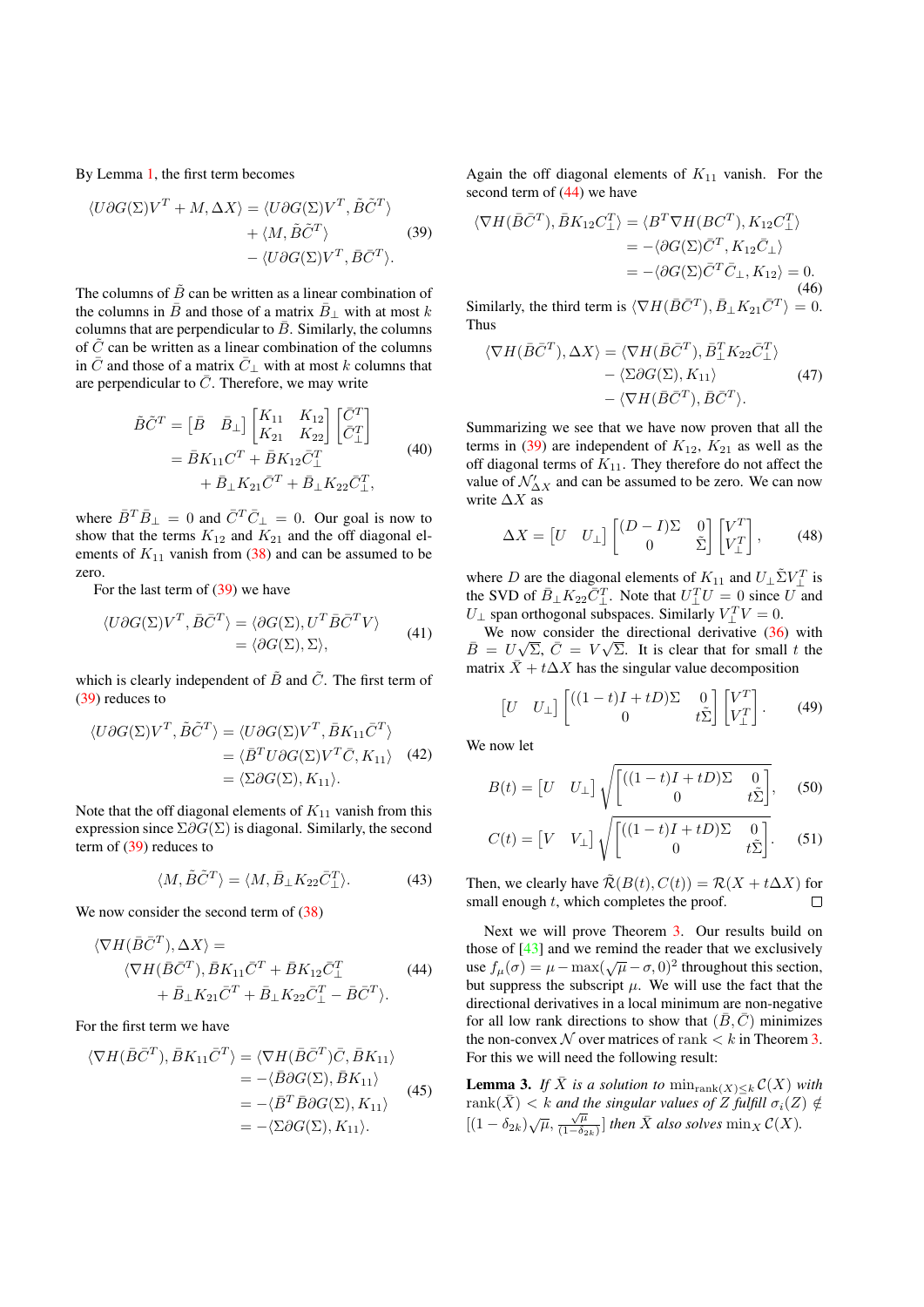*Proof of Lemma 3.* By von Neumann's trace theorem it is easy to see that the problem  $\min_{\text{rank}(X) \leq k} C(X)$  reduces to a minimization over the singular values of  $X$ . We should thus find  $\sigma_i(X)$  such that

$$
\sum_{i=1}^{n} \underbrace{-\max(\sqrt{\mu} - \sigma_i(X), 0)^2 + (\sigma_i(X) - \sigma_i(Z))^2}_{:= g_i(\sigma_i(X))}
$$
 (52)

is minimized and at most  $k$  singular values are non-zero. The unconstrained minimizers of  $q_i$  can be written down in closed form: If  $0 \leq \sqrt{\mu} < \sigma_i(Z)$  then  $\sigma_i(X) = \sigma_i(Z)$  is optimal giving  $g_i(\sigma_i(X)) = 0$ . If  $0 \leq \sigma_i(Z) < \sqrt{\mu}$  then  $\sigma_i(X) = 0$  is optimal giving  $g_i(\sigma_i(X)) = -\mu + \sigma_i(Z)^2$ . Hence for any solution of  $\min_{\text{rank}(X)\leq k} C(X)$  we have  $\sigma_i(X) = 0$  if  $0 \leq \sigma_i(Z) \leq \sqrt{\mu}$ . There are now two cases:

- 1. If  $\sigma_{k+1}(Z) < \sqrt{\mu}$  then the sequence of unconstrained minimizers has at most  $k$  non-zero values. Thus, in this case the resulting X solves both  $\min_{X} C(X)$  and  $\min_{\text{rank}(X)\leq k} \mathcal{C}(X).$
- 2. If  $\sigma_{k+1} > \sqrt{\mu}$  we will not be able to select  $\sigma_i(X) =$  $\sigma_i(Z)$  for all i where  $0 \leq \sqrt{\mu} < \sigma_i(Z)$ . Choosing  $\sigma_i(X) = 0$  gives  $g_i(0) = -\mu + \sigma_i(Z)^2 < 0$ . Since  $\sigma_i(Z)$  is decreasing with i it is clear that the smallest value is obtained when selecting  $\sigma_i(X) = \sigma_i(Z)$  for  $i = 1, ..., k.$

We now conclude that if  $\text{rank}(\bar{X}) < k$  then we are in case 1 and therefore  $\overline{X}$  solves the unconstrained problem.  $\Box$ 

We are now ready to give the proof of Theorem 3.

*Proof of Theorem 3.* Since  $C$  and  $N$  has the same subdifferential (see [37]) at  $\bar{X} = \bar{B}\bar{C}^T$  it is clear that the directional derivatives  $\mathcal{C}_{\Delta X}'(\bar{X}) = \mathcal{N}_{\Delta X}'(\bar{X}) \geq 0$ , where  $\Delta X = \tilde{X} - \bar{B}\bar{C}^T$  and rank $(\tilde{X}) \leq k$ . By convexity of  $C$  it is then also clear that

$$
\bar{B}\bar{C}^T \in \underset{\text{rank}(X) \le k}{\text{arg min}} \mathcal{C}(X). \tag{53}
$$

Since rank( $\overline{B}\overline{C}^T$ ) < k,  $\overline{B}\overline{C}^T$  is also the unrestricted global minimizer of  $C(X)$  according to Lemma 3. By Lemma 3.1 of [43] it is then a stationary point of  $\mathcal{N}(X)$ .

What remains now is to prove that  $\bar{X} = \bar{B}\bar{C}^T$  is a global minimizer of N over all line segments  $\bar{X} + t\Delta X$ . This can be done by estimating the growth of the directional derivatives along such lines. For this purpose we consider the functions G and H defined as in (30) and (31). Note that  $\bar{X}$ is a stationary point of  $\mathcal{N}(X) = G(X) + H(X)$  if and only if  $-\nabla H(\bar{X}) = 2Z \in \partial G(\bar{X}).$ 

Since  $\nabla H(\bar{X} + t\Delta X) - \nabla H(\bar{X}) = t\nabla H(\Delta X) =$  $2t(A^*A\Delta X - \Delta X)$  we have

$$
\langle \nabla H(\bar{X} + t\Delta X) - \nabla H(\bar{X}), t\Delta X \rangle = 2t^2 (\|\mathcal{A}\Delta X\|^2 - \|\Delta X\|_F^2),
$$
 (54)

and due to RIP  $\|\mathcal{A}\Delta X\|^2 - \|\Delta X\|^2 \geq -\delta_{2r}\|\Delta X\|^2$ . From Corollary 4.2 of [43] we see that for any  $2Z' \in \partial G(\bar{X} +$  $t\Delta X$ ) we have

$$
\langle Z'-Z, t\Delta X\rangle > t^2 \delta_{2r} \|\Delta X\|_F^2, \tag{55}
$$

as long as  $t \neq 0$ . Since  $G'_{\Delta X}(X)$  =  $\max_{2Z \in \partial G(X)} \langle 2Z, \Delta X \rangle$ ,  $H'_{\Delta X}(X) = \langle \nabla H(X), \Delta X \rangle$ and  $2Z + \nabla H'(\bar{X}) = 0$  we get

$$
\mathcal{N}'_{\Delta X}(\bar{X} + t\Delta X) \ge \langle 2Z' + \nabla H(\bar{X} + t\Delta X), \Delta X \rangle > 0
$$
\n(56)

This shows that  $\bar{X}$  solves (9). That  $\bar{X}$  also solves (10) is now a consequence of the fact that  $\mathcal{R}(X) \leq \mu$ rank $(X)$ with equality if  $X$  have no singular values in the interval  $(0, \sqrt{\mu})$ . Note that  $\bar{X}$  is the unrestricted minimizer of  $C(X)$ , where the singular values of Z fulfill  $\sigma_i(Z) \notin$  $\left[(1-\delta_{2k})\sqrt{\mu},\frac{\sqrt{\mu}}{1-\delta_{2k}}\right]$ � . Since the solution to this problem is hard thresholding  $\bar{X}$  has no singular values in  $\left(0, \frac{\sqrt{\mu}}{1-\delta_{2k}}\right)$  $\overline{\phantom{a}}$ ⊃  $(0,\sqrt{\mu}).$ 

For completeness we give the proofs that were previously omitted.

*Proof of Lemma 1.* With some abuse of notation we define the function  $g : \mathbb{R}^n \to \mathbb{R}$  by  $g(\mathbf{x}) = \sum_{i=1}^n g(x_i)$ , where  $x_i$ ,  $i = 1, ..., n$  are the elements of **x** and  $g(x) = f(|x|) + x^2$ . The function  $q$  is an absolutely symmetric convex function and G can be written  $G(X) = g \circ \sigma(X)$ , where  $\sigma(X)$  is the vector of singular values of X. Then according to  $[39]$ the matrix  $Y \in \partial G(X)$  if and only if  $Y = U' \text{diag}(\partial g \circ$  $\sigma(X)$ ) $V^T$  when  $X = U'$  diag( $\sigma(X)$ ) $V^T$ . (Here we use the full SVD with square orthogonal matrices  $U'$  and  $V'$ .) Now given a thin SVD  $X = U\Sigma V^T$  all possible full SVD's of X can be written

$$
X = \begin{bmatrix} U & U_{\perp} \end{bmatrix} \begin{bmatrix} \Sigma & 0 \\ 0 & 0 \end{bmatrix} \begin{bmatrix} V^{T} \\ V_{\perp}^{T} \end{bmatrix}, \tag{57}
$$

where  $U_{\perp}$  and  $V_{\perp}$  are singular vectors corresponding to singular values that are zero. Note that  $U_{\perp}$  and  $V_{\perp}$  are not uniquely defined since their corresponding singular values are all zero. Therefore we get

$$
Y = \begin{bmatrix} U' & U_{\perp} \end{bmatrix} \begin{bmatrix} \partial g(\Sigma) & 0 \\ 0 & D \end{bmatrix} \begin{bmatrix} V'^T \\ V_{\perp}^T \end{bmatrix}
$$
  
=  $U' \partial g(\Sigma) V'^T + U_{\perp} D V_{\perp}^T$ , (58)

where D is a diagonal matrix with elements in  $2\sqrt{\mu}[-1,1]$ . It is clear that  $\sigma_1(U_{\perp}DV_{\perp}^T) = \sigma_1(D) \leq 2\sqrt{\mu}$ . Furthermore, since  $U_{\perp}$  and  $V_{\perp}$  can be any orthogonal bases of the spaces perpendicular to the column and row spaces of  $X$ , it is clear that any matrix M fulfilling  $U^T M = 0$ ,  $MV = 0$ and  $\sigma_1(M) \leq 2\sqrt{\mu}$  can be written  $M = U_{\perp} D V_{\perp}^T$ , hence

$$
\partial G(X) = \{U\partial g(\Sigma)V^T + M \; : \; \sigma_1(M) \le 2\sqrt{\mu},
$$
  

$$
U^T M = 0, \; MV = 0\}.
$$
 (59)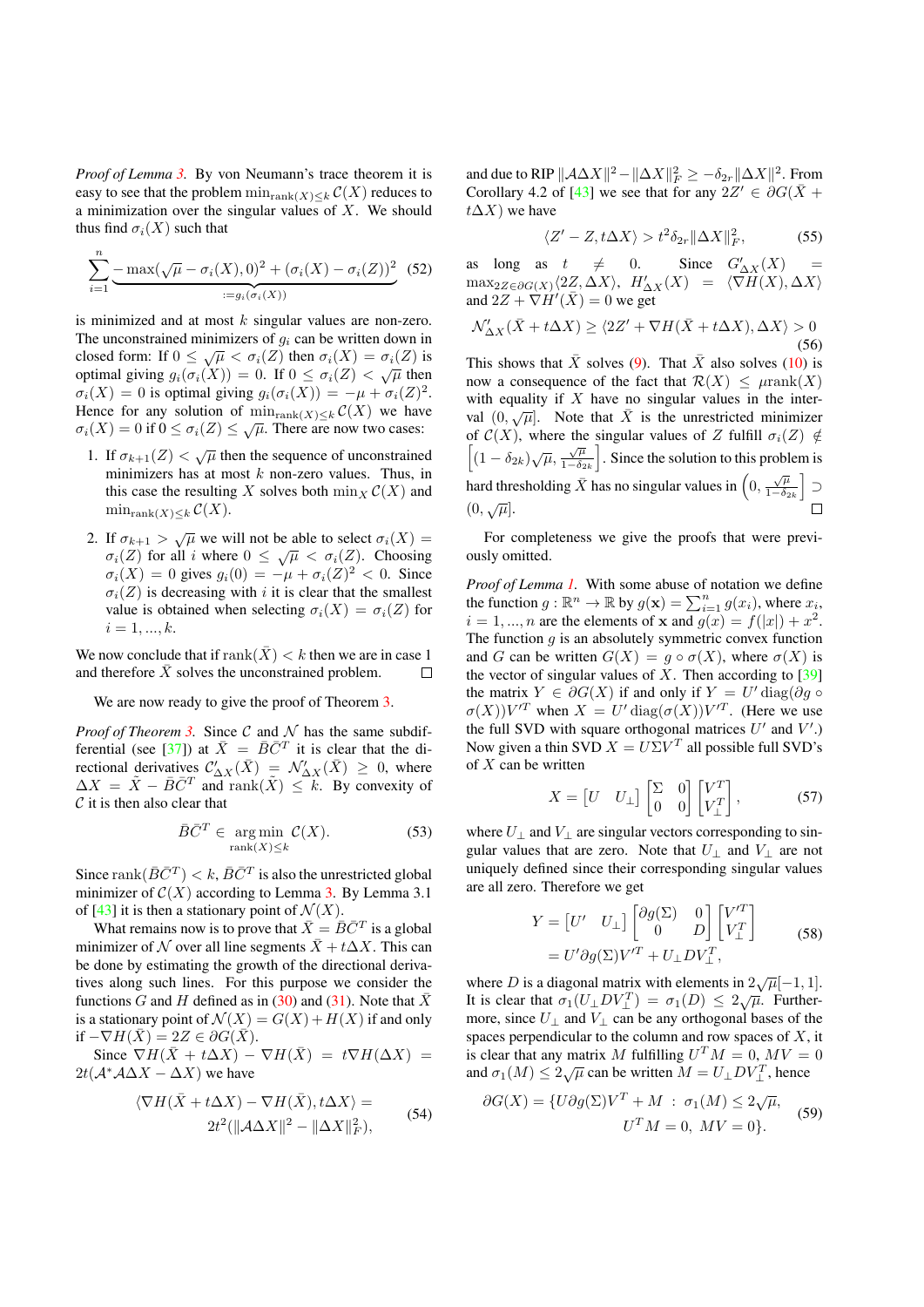*Proof of Lemma* 2. The gradients of  $\tilde{G}$  are given by

$$
\nabla_B \tilde{G}(B, C) = \nabla_B(\tilde{\mathcal{R}}(B, C)) + \nabla_B(\|BC^T\|_F^2). \quad (60)
$$

For the first term we get

$$
\nabla_{B_i} \tilde{\mathcal{R}}(B, C) = f' \left( \frac{\|B_i\|^2 + \|C_i\|^2}{2} \right) B_i.
$$
 (61)

With  $B = U\sqrt{\Sigma}$  and  $C = V\sqrt{\Sigma}$  we get

$$
\nabla_B \tilde{\mathcal{R}}(B, C) = B \begin{bmatrix} f'(\sigma_1) & 0 & \dots \\ 0 & f'(\sigma_2) & \dots \\ \vdots & \vdots & \ddots \end{bmatrix} = Bf'(\Sigma), \tag{62}
$$

which gives

$$
\nabla_B \tilde{G}(B, C) = Bf'(\Sigma) + 2BC^TC = B(f'(\Sigma) + 2\Sigma).
$$
\n(63)

For a non-zero  $\sigma$  we have  $\partial g(\sigma) = \{f'(\sigma) + 2\sigma\}$  and therefore

$$
\nabla_B \tilde{G}(B, C) = B(\partial G(\Sigma)),\tag{64}
$$

where  $g(X) = \mathcal{R}_{\mu}(X) + ||X||_F^2$ . Similarly we get

$$
\nabla_C \tilde{G}(B, C) = C(\partial G(\Sigma)).\tag{65}
$$

If  $(B, C)$  is a stationary point then

$$
0 = B\partial G(\Sigma) + \nabla H(BC^T)C,\tag{66}
$$

$$
0 = C\partial G(\Sigma) + (\nabla H(BC^T))^T B. \tag{67}
$$

The second equation can be re-written to the form stated in the lemma.  $\Box$ 

#### B. Implementation Details

In this section we present some more details on our Iteratively Reweighted VarPro approach. Recall that our approach consists of three main steps. In the first step we make a quadratic approximation (20) of the regularization term by replacing  $\tilde{\mathcal{R}}(B,C)$  with  $\sum_{i=1}^k w_i^{(t)} \left( \|B_i\|^2 + \|C_i\|^2 \right)$  as described in Section 4.

In the second step we apply one step of VarPro with the Ruhe Wedin approximation, see [33] for details on the implementation. VarPro uses Jacobians with respect to both the  $B$  and  $C$  parameters. In our case we have two terms that needs to be linearized. The regularization term can be written

$$
\|\operatorname{diag}(w^{(t)})B\|_{F}^{2} + \|\operatorname{diag}(w^{(t)})C\|_{F}^{2},\qquad(68)
$$

where  $diag(w^{(t)})$  is a diagonal matrix with the weights  $w_i^{(t)}$ in the diagonal. The residuals  $diag(w^{(t)})B$  are already linear and by column stacking the varaibles we can write them

as  $J_B^{\text{reg}}$ **b**, where **b** is a column stacked version of *B*. If *B* has k columns the matrix  $J_B^{\text{reg}}$  will consist of k copies of the matrix diag( $w^{(t)}$ ). Additionally, each row of  $J_B^{\text{reg}}$  has only one non-zeros element making the matrix extremely sparse. Similarly, we obtain the contribution due to the second bilinear factor $C$ , which can be written as  $J_C^{\text{reg}}$ c. Here we use  $\mathbf{c} = \text{vec}(C^T)$ , as it alleviates the computations of the data terms, hence  $J_C^{\text{reg}}$  consists of a k copies of  $diag(w^{(t)})$  permuted to match this design choice. Given a current iterate  $(\mathbf{b}^{(t)}, \mathbf{c}^{(t)})$  we write the regularization term as  $\|J_B^{\text{reg}}\delta \mathbf{b} + \mathbf{r}_B\|^2 + \|J_C^{\text{reg}}\delta \mathbf{c} + \mathbf{r}_C\|^2$ , where  $\mathbf{r}_B = J_B^{\text{reg}}\mathbf{b}^{(t)}$ ,  $\mathbf{r}_C = J_C^{\text{reg}} \mathbf{c}^{(t)}$ ,  $\mathbf{b} = \mathbf{b}^{(t)} + \delta \mathbf{b}$  and  $\mathbf{c} = \mathbf{c}^{(t)} + \delta \mathbf{c}$ .

Linearizing the residuals  $ABC^{T} - b$  around  $(\mathbf{b}^{(t)}, \mathbf{c}^{(t)})$ gives an expression of the form

$$
J_B^{\text{data}} \delta \mathbf{b} + J_C^{\text{data}} \delta \mathbf{c} + \mathbf{r}^{\text{data}}.
$$
 (69)

The particular shape of the Jacobians in this expression depends on the application; however, in all of our applications they are sparse. For example, in the missing data problem each residual corresponds to an element of the matrix X which in turn only depends on  $k$  elements of  $B$  and  $C$ . Locally we may now write the objective function as

$$
||J_B \delta \mathbf{b} + J_C \delta \mathbf{c} + \mathbf{r}||^2, \tag{70}
$$

where

$$
J_B = \begin{bmatrix} J_B^{\text{reg}} \\ 0 \\ J_B^{\text{data}} \end{bmatrix}, J_C = \begin{bmatrix} 0 \\ J_C^{\text{reg}} \\ J_C^{\text{data}} \end{bmatrix}, \ \mathbf{r} = \begin{bmatrix} \mathbf{r}_B \\ \mathbf{r}_C \\ \mathbf{r}^{\text{data}} \end{bmatrix}. \tag{71}
$$

It was shown in [32] that each step of VarPro is equivalent to first minimizing (70) with the additional dampening term  $\lambda$ || $\delta$ b||<sup>2</sup> and then performing an exact optimization of (20) over the C-variables (when fixing the B-variables to their new values). Since we also have a reweighing we only do one iteration with VarPro before updating the weights  $w^{(t)}$ .

The above procedure can return stationary points for which  $\widetilde{\mathcal{R}}(B, C) > \mathcal{R}(BC^T)$ . Our last step is designed to escape such points by taking the current iterate and recompute the factorization of  $\bar{B}\bar{C}^T$  using SVD. If the SVD of  $\bar{B}\bar{C}^T = \sum_{i=1}^r \sigma_i U_i V_i^T$  we update  $\bar{B}$  and  $\bar{C}$  to  $\bar{B}_i = \sqrt{\sigma_i} U_i$ and  $\overline{C}_i = \sqrt{\sigma_i} V_i$  which we know reduces the energy and gives  $\tilde{\mathcal{R}}(\bar{B}, \bar{C}) = \mathcal{R}(\bar{B}\bar{C}^T)$ . Therefore we proceed by refactorizing the current iterate using SVD in each iteration. The detailed steps of the bilinear method are summarized in Algorithm 1.

## C. Additional Experiments on Real Data

#### C.1. pOSE: Psuedo Object Space Error

In this section we compare the energies over time for ADMM optimizing the same energy [37], *i.e*. with the regularizer R, and  $f = f_{\mu}$  as in (8) (of the main paper), and

 $\Box$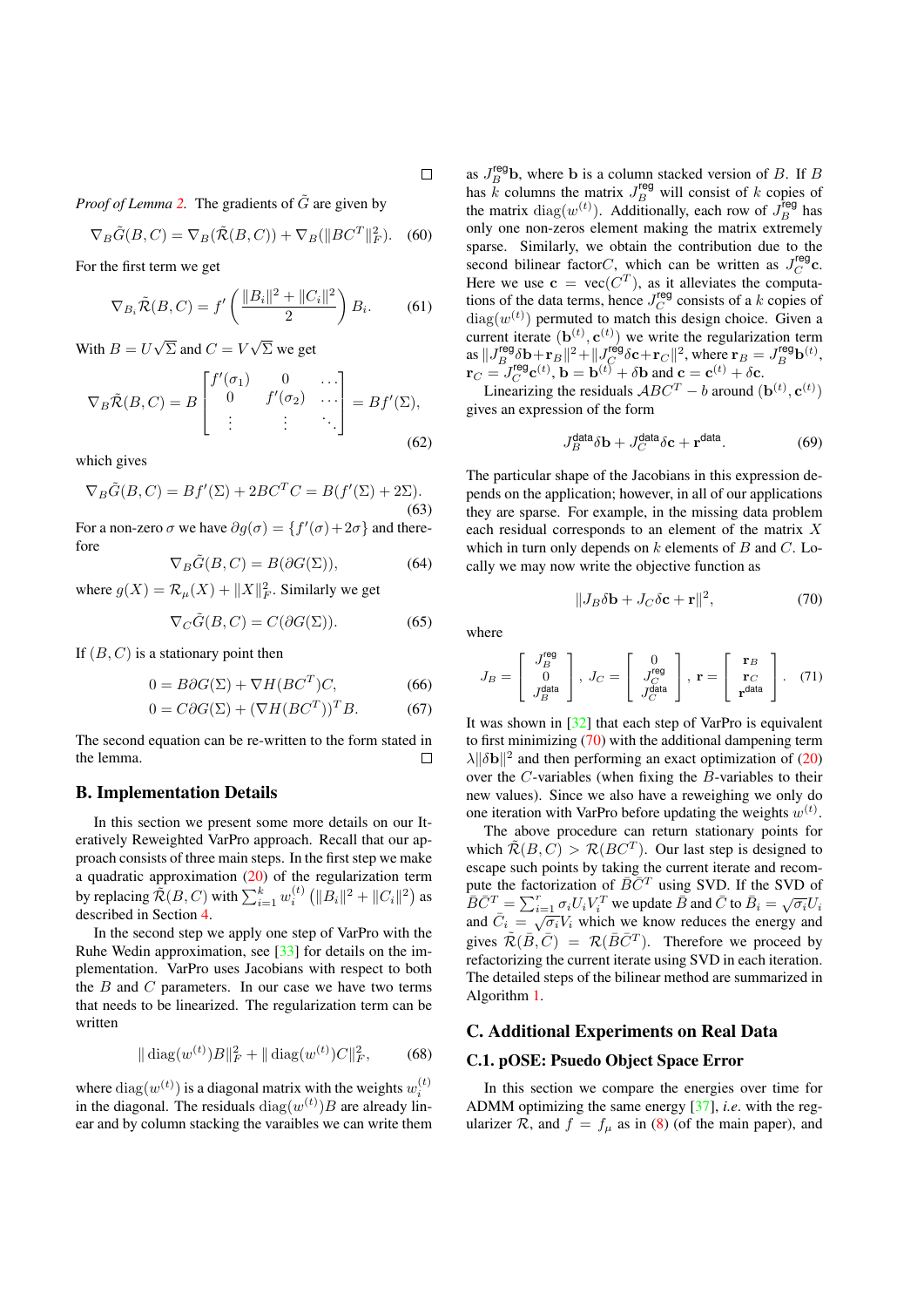**Input:** Robust penalty function  $f$ , linear operator  $A$  and regularization parameter  $\mu$ , damping parameter  $\lambda$ . Initialize  $B$  and  $C$  with random entries

while *not converged* do

Compute weights  $w^{(t)}$  from current iterate  $(B, C)$ Compute the vectorizations  $\mathbf{b} = \text{vec}(B)$ ,  $\mathbf{c} = \text{vec}(C^T)$ Compute residuals  $\mathbf{r}_B \mathbf{r}_C$ , and Jacobians  $J_B^{\text{data}}$  and  $J_B^{\text{data}}$  depending on A Compute residual  $\mathbf{r}^{\text{reg}}$ , and Jacobians  $J_B^{\text{reg}}$  and  $J_C^{\text{reg}}$ Create full residual **r** and Jacobians  $J_B$  and  $J_C$ Compute  $\tilde{J}^T \tilde{J} + \lambda I = J_B^T (I - J_C J_C^+) J_B + \lambda I$ Compute  $\mathbf{b}' = \mathbf{b} - (\tilde{J}^T \tilde{J} + \lambda I)^{-1} J_B r$  and reshape into matrix  $B^{\prime}$ Compute  $C'$  by minimizing (20) with fixed  $B'$ if  $\mathcal{R}(B'{C'}^T) + ||\mathcal{A}(B'{C'}^T) - b||^2 <$  $\mathcal{R}(BC^T) + ||\mathcal{A}(BC^T) - b||^2$  then  $[U, \Sigma, V] = \text{svd}(B'C'^T)$ Update  $B = U\sqrt{\Sigma}$  and  $C = V\sqrt{\Sigma}$ Decrease  $\lambda$ else Increase λ end end

Algorithm 1: Outline of the bilinear method.

our proposed method. We let the bilinear method run until convergence, and let ADMM execute the same time in seconds. As a comparison we use the nuclear norm relaxation and the discontinuous rank regularization. The results of the experiment are shown in Figure 6.

Again, note that the bilinear method optimizes the same energy as ADMM- $\mathcal{R}_{\mu}$ , and that, despite the initial fast lowering of the objective value, the ADMM approach fails to reach the global optimum, within the allotted 150 seconds. This holds true for all methods employing ADMM. In all experiments, the control parameter  $\eta = 0.5$ , and the  $\mu$  parameter was chosen to be smaller than all non-zero singular values of the best known optimum (obtained using VarPro). For a fair comparison, the  $\mu$ -value for the nuclear norm relaxation, was modified due to the shrinking bias, and was chosen to be the smallest value of  $\mu$  for which a solution with accurate rank was obtained. Due to this modification, the energy it minimizes is not directly correlated to the others, but is shown for completeness. Furthermore, the iteration speed of ADMM is significantly faster than for VarPro, and therefore we show the elapsed time (in seconds) for all methods. The reported values are averaged over 50 instances with random initialization.

### C.2. Background Extraction

The missing data problem formulation can also be used in *e.g*. background extraction, where the goal is to separate



Figure 6. The average energy for the pOSE problem over 50 instances with random initializations, for test sequence *Door*. (Note that the energy for ADMM-Rank and ADMM- $\mathcal{R}_{\mu}$  are very similar).

the foreground from the background in a video sequence. For this experiment, security footage of an airport is used. The frame size is  $144 \times 176$  pixels, and we use the first 200 frames, as in [30]. The camera does not move, hence the background is static.

By concatenating the vectorization of the frames into a matrix we expect it to be additively decomposable in terms of a low rank matrix (background) and a sparse matrix (foreground). We follow the setup used in [8], and crop the width to half of the height, and shift it 20 pixels to the right after 100 frames to simulate a virtual pan of the camera. This increases the complexity of the background, as it is no longer static. Lastly, we randomly drop 70 % of the entries. To allow for smaller singular values, we use Geman, as it is a robust penalty with shrinking bias. The results are shown in Figure 8.



Figure 7. Energy minimization comparison for the background extraction experiment.

Initially ADMM struggles to find the correct balance between lowering the rank and fitting the data, which is seen in Figure 7, where the objective is almost unaffected the first forty seconds. At this point, the bilinear method has already converged.

#### C.3. Photometric Stereo

Photometric stereo can be used for estimating depth and surface orientation from images of the same object and view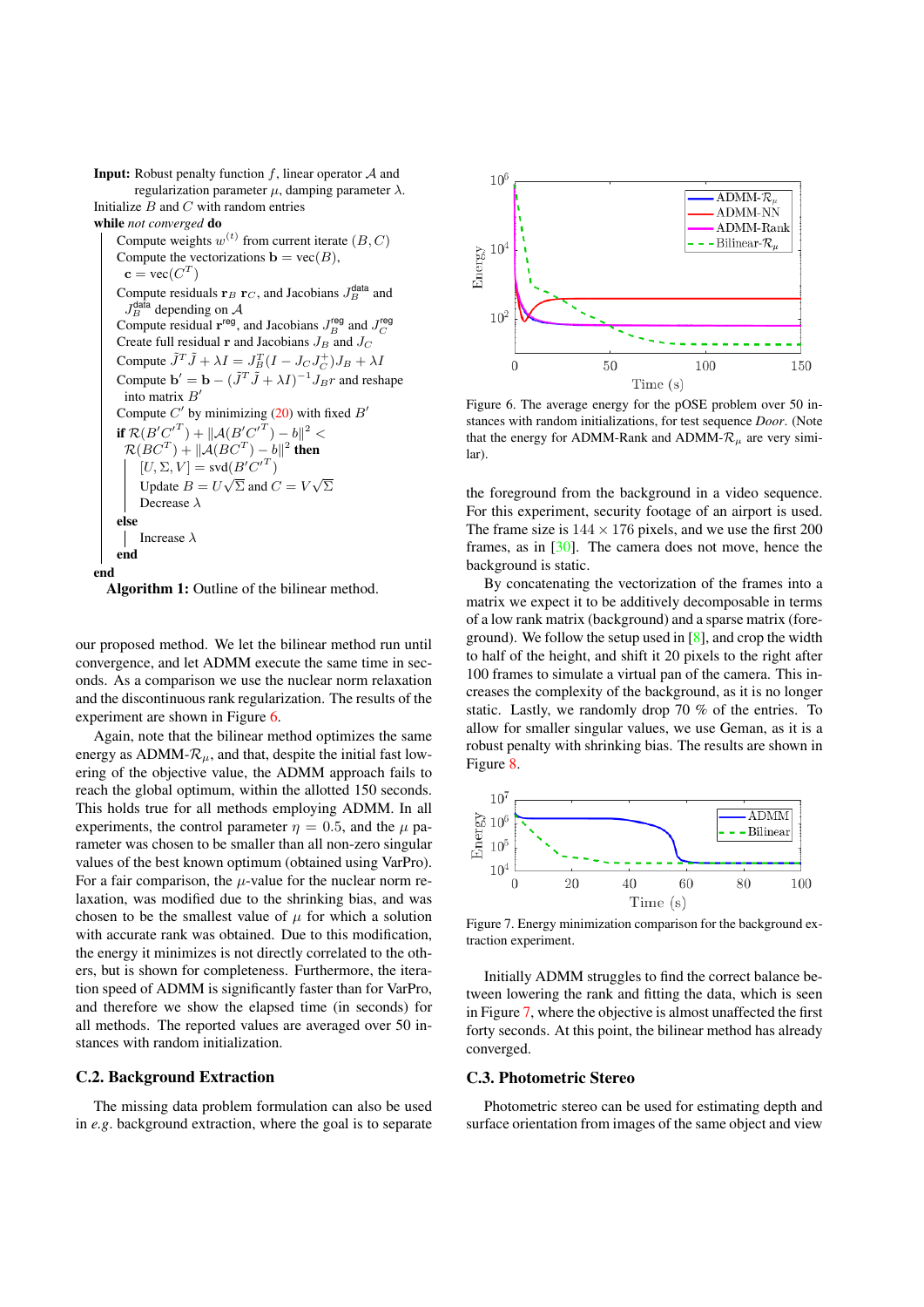

Figure 8. Background extraction using Geman. Samples from frame no. 40, 70, 100, 130, 170 and 200. *Top row:* Original images. *Middle row:* Training data with 70 % missing data. *Bottom row:* Reconstruction of background (bilinear method).

with varying lighting directions. Assuming  $M$  lighting directions and N pixels define  $I \in \mathbb{R}^{M \times N}$ , where  $I_{ij}$  is the light intensity for lighting direction *i* and pixel *i*. Assuming light intensity for lighting direction  $i$  and pixel  $j$ . Assuming Lambertian reflectance, uniform albedo and a distant light source,  $I = LN$ , where  $L \in \mathbb{R}^{M \times 3}$  contain the lighting<br>directions and  $N \in \mathbb{R}^{3 \times N}$  the unknown surface normals directions and  $N \in \mathbb{R}^{3 \times N}$  the unknown surface normals.<br>Thus, the resulting problem is to find a rank 3 approxima-Thus, the resulting problem is to find a rank 3 approximation of the intensity matrix I.

We use the Harvard Photometric Stereo testset [19], which contains images of various objects from varying lighting direction. The images are scaled to  $160 \times 125$  pixels, and only the foreground pixels are used in the optimization. Similar to [8], we introduce missing data by thresholding dark pixels with pixel value less than 40 and bright pixels with pixel value more than 205. The measurement matrix is reconstructed using the bilinear method and the ADMM equivalent with the  $\mathcal{R}_{\mu}$  regularization. The result is shown in Figure 9. We let the bilinear method run until convergence and let the ADMM equivalent run for the same time in seconds, at which point the objective value is still decreasing when ADMM is interrupted; however, the reduction is almost negligible. In all cases ADMM fails to converge to a low rank solution in the same time as the bilinear method, which yields a consistent result.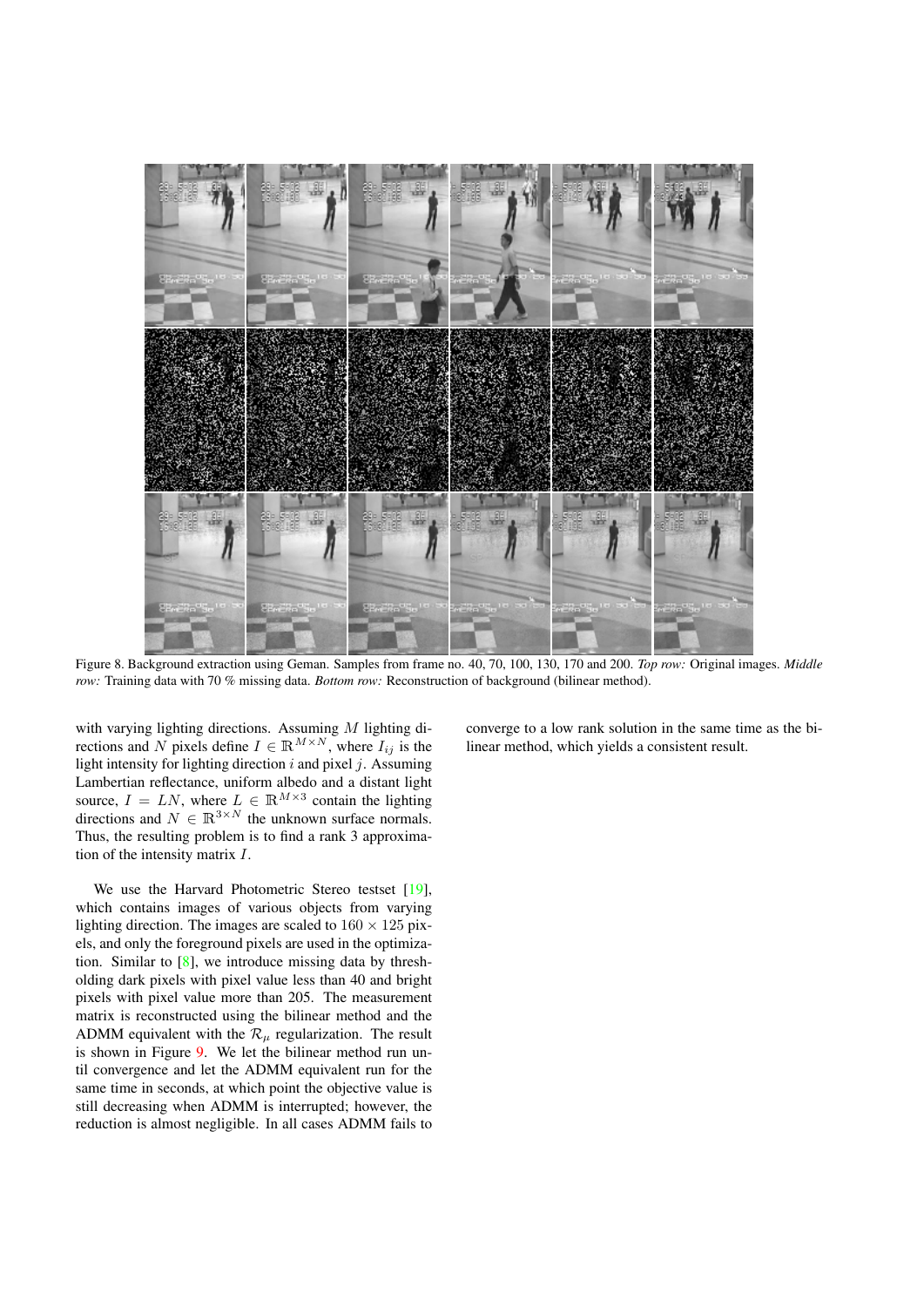

Figure 9. Images from the photometric stereo experiment. *From left to right*: (a) Ground truth image, (b) missing data mask with static background (black), dark pixels (purple), bright pixels (yellow), (c) reconstruction using ADMM, and (d) reconstruction using the Bilinear formulation.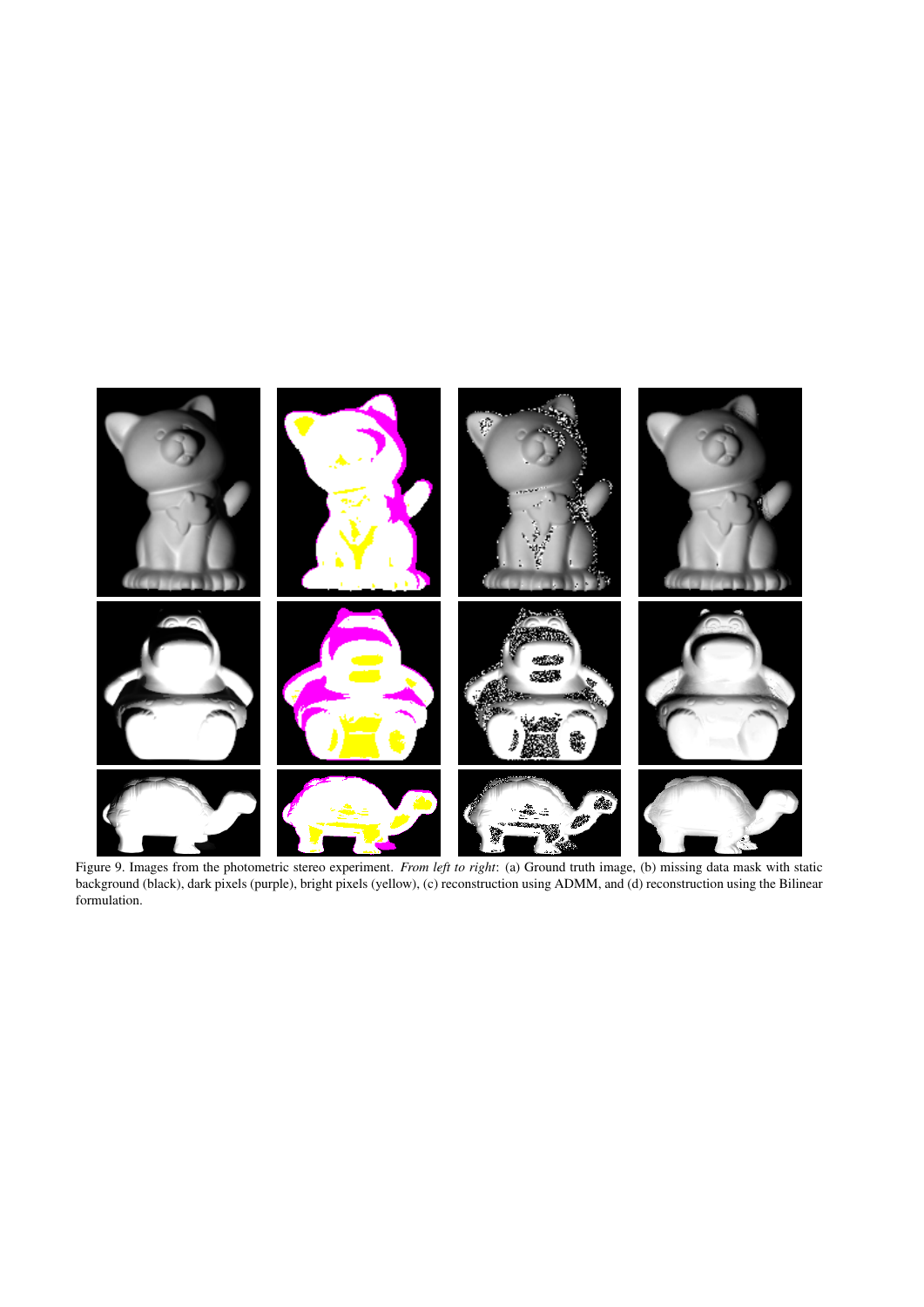#### References

- [1] F. R. Bach. Convex relaxations of structured matrix factorizations. *CoRR*, abs/1309.3117, 2013. 2, 3
- [2] R. Basri, D. Jacobs, and I. Kemelmacher. Photometric stereo with general, unknown lighting. *International Journal of Computer Vision*, 72(3):239–257, May 2007. 1
- [3] S. Bhojanapalli, B. Neyshabur, and N. Srebro. Global optimality of local search for low rank matrix recovery. In *Annual Conference in Neural Information Processing Systems (NIPS)*. 2016. 1
- [4] S. Boyd, N. Parikh, E. Chu, B. Peleato, and J. Eckstein. Distributed optimization and statistical learning via the alternating direction method of multipliers. *Found. Trends Mach. Learn.*, 3(1):1–122, 2011. 2, 5, 7
- [5] S. Boyd and L. Vandenberghe. *Convex Optimization*. Cambridge University Press, 2004. 2
- [6] C. Bregler, A. Hertzmann, and H. Biermann. Recovering non-rigid 3d shape from image streams. In *The IEEE Conference on Computer Vision and Pattern Recognition (CVPR)*, 2000. 1, 8
- [7] A. M. Buchanan and A. W. Fitzgibbon. Damped newton algorithms for matrix factorization with missing data. In *The IEEE Conference on Computer Vision and Pattern Recognition (CVPR)*, 2005. 1
- [8] R. Cabral, F. De la Torre, J. P. Costeira, and A. Bernardino. Unifying nuclear norm and bilinear factorization approaches for low-rank matrix decomposition. In *International Conference on Computer Vision (ICCV)*, 2013. 2, 3, 5, 7, 15, 16
- [9] E. J. Candès, X. Li, Y. Ma, and J. Wright. Robust principal component analysis? *J. ACM*, 58(3):11:1–11:37, 2011. 2, 5, 7
- [10] E. J. Candès and B. Recht. Exact matrix completion via convex optimization. *Foundations of Computational Mathematics*, 9(6):717–772, 2009. 2
- [11] L. Canyi, J. Tang, S. Yan, and Z. Lin. Generalized nonconvex nonsmooth low-rank minimization. *The IEEE Conference on Computer Vision and Pattern Recognition (CVPR)*, 2014. 1, 2
- [12] L. Canyi, J. Tang, S. Yan, and Z. Lin. Nonconvex nonsmooth low-rank minimization via iteratively reweighted nuclear norm. *IEEE Transactions on Image Processing*, 25, 10 2015. 2, 5, 6, 7
- [13] M. Carlsson. On convexification/optimization of functionals including an l2-misfit term. *arXiv preprint arXiv:1609.09378*, 2016. 4, 5
- [14] M. Carlsson, D. Gerosa, and C. Olsson. An unbiased approach to compressed sensing. *arXiv preprint*, arXiv:1806.05283, 2018. 5
- [15] Y. Dai, H. Li, and M. He. A simple prior-free method for non-rigid structure-from-motion factorization. *International Journal of Computer Vision*, 107(2):101–122, 2014. 8
- [16] A. Eriksson and A. Hengel. Efficient computation of robust weighted low-rank matrix approximations using the  $L_1$ norm. *IEEE Trans. Pattern Anal. Mach. Intell.*, 34(9):1681– 1690, 2012. 1
- [17] J. Fan and R. Li. Variable selection via nonconcave penalized likelihood and its oracle properties. *Journal of the American Statistical Association*, 96(456):1348–1360, 2001. 3
- [18] M. Fazel, H. Hindi, and S. P. Boyd. A rank minimization heuristic with application to minimum order system approximation. In *American Control Conference*, 2001. 2
- [19] R. T. Frankot and R. Chellappa. A method for enforcing integrability in shape from shading algorithms. *IEEE Transactions on Pattern Analysis and Machine Intelligence*, 10:439– 451, 1988. 16
- [20] J. H. Friedman. Fast sparse regression and classification. *International Journal of Forecasting*, 28(3):722 – 738, 2012. 3
- [21] C. Gao, N. Wang, Q. R. Yu, and Z. Zhang. A feasible nonconvex relaxation approach to feature selection. In *Proceedings of the Conference on Artificial Intelligence (AAAI)*, 2011. 3
- [22] R. Garg, A. Roussos, and L. Agapito. A variational approach to video registration with subspace constraints. *International Journal of Computer Vision*, 104(3):286–314, 2013. 1
- [23] R. Garg, A. Roussos, and L. de Agapito. Dense variational reconstruction of non-rigid surfaces from monocular video. In *The IEEE Conference on Computer Vision and Pattern Recognition (CVPR)*, 2013. 1
- [24] R. Ge, C. Jin, and Y. Zheng. No spurious local minima in nonconvex low rank problems: A unified geometric analysis. *arXiv preprint*, arxiv:1704.00708, 2017. 1
- [25] R. Ge, J. D. Lee, and T. Ma. Matrix completion has no spurious local minimum. In *Annual Conference on Neural Information Processing Systems (NIPS)*, 2016. 1
- [26] D. Geman and C. Yang. Nonlinear image recovery with halfquadratic regularization. *IEEE Transactions on Image Processing*, 4:932 – 946, 08 1995. 3
- [27] N. Gillis and F. Glinuer. Low-rank matrix approximation with weights or missing data is np-hard. *SIAM Journal on Matrix Analysis and Applications*, 32(4), 2011. 1
- [28] S. Gu, Q. Xie, D. Meng, W. Zuo, X. Feng, and L. Zhang. Weighted nuclear norm minimization and its applications to low level vision. *International Journal of Computer Vision*, 121, 07 2016. 2, 5, 7
- [29] B. D. Haeffele and R. Vidal. Structured low-rank matrix factorization: Global optimality, algorithms, and applications. *IEEE Transactions on Pattern Analysis and Machine Intelligence*, 2019. 2, 3, 5
- [30] J. He, L. Balzano, and A. Szlam. Incremental gradient on the grassmannian for online foreground and background separation in subsampled video. In *The IEEE Conference on Computer Vision and Pattern Recognition (CVPR)*, pages 1568– 1575, June 2012. 15
- [31] J. H. Hong and A. Fitzgibbon. Secrets of matrix factorization: Approximations, numerics, manifold optimization and random restarts. In *The IEEE Conference on Computer Vision and Pattern Recognition (CVPR)*, 2015. 1, 2, 3
- [32] J. H. Hong, C. Zach, A. Fitzgibbon, and R. Cipolla. Projective bundle adjustment from arbitrary initialization using the variable projection method. In *European Conference on Computer Vision (ECCV)*, 2016. 1, 3, 14